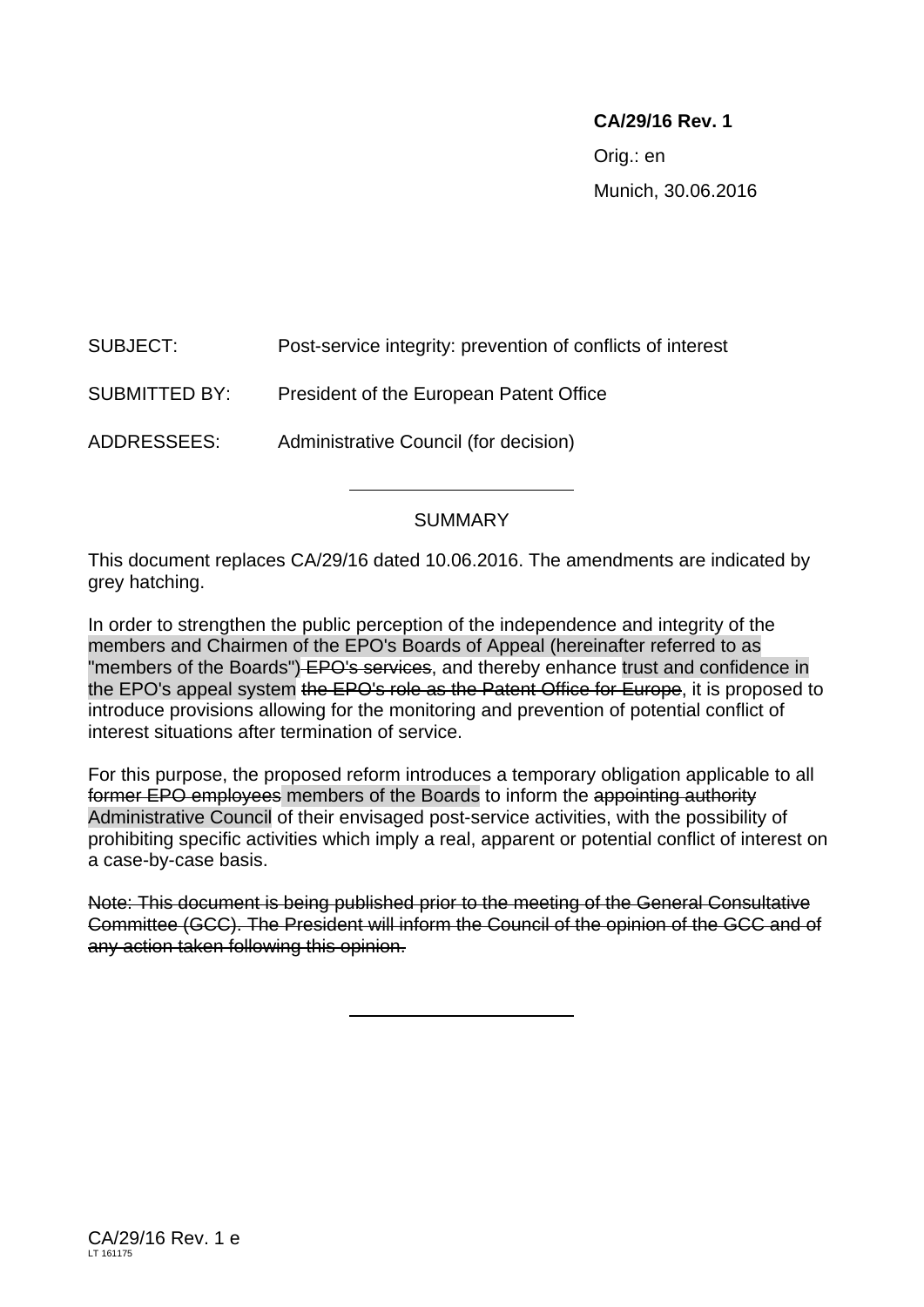# **TABLE OF CONTENTS**

| <b>Subject</b><br><b>PART I</b> |                                                 |                       |                                                 | Page                     |  |
|---------------------------------|-------------------------------------------------|-----------------------|-------------------------------------------------|--------------------------|--|
|                                 |                                                 |                       |                                                 | 1                        |  |
| I.                              | STRATEGIC/OPERATIONAL                           |                       |                                                 | 1                        |  |
| II.                             |                                                 | <b>RECOMMENDATION</b> | 1                                               |                          |  |
| III.                            | <b>MAJORITY NEEDED</b>                          |                       |                                                 | 1                        |  |
| IV.                             | <b>CONTEXT</b>                                  |                       |                                                 | 1                        |  |
| V.                              |                                                 | <b>ARGUMENTS</b>      | 3                                               |                          |  |
|                                 | А.                                              |                       | MAIN LINES OF THE PROPOSAL                      | 3                        |  |
|                                 |                                                 | a)<br>b)<br>C)        | Scope of application<br>Form<br><b>Duration</b> | 3<br>$\overline{4}$<br>5 |  |
|                                 | NO NEED FOR FINANCIAL COMPENSATION<br><b>B.</b> |                       | 5                                               |                          |  |
|                                 | <b>COMPLIANCE MECHANISMS</b><br>$C_{\cdot}$     |                       | 5                                               |                          |  |
|                                 | D.                                              |                       | <b>ENTRY INTO FORCE</b>                         | 6                        |  |
| VI.                             | <b>ALTERNATIVES</b>                             |                       |                                                 | 6                        |  |
| VII.                            | <b>FINANCIAL IMPLICATIONS</b>                   |                       |                                                 | 6                        |  |
| VIII.                           | <b>LEGAL BASIS</b>                              |                       |                                                 | 6                        |  |
| IX.                             | <b>DOCUMENTS CITED</b>                          |                       |                                                 | $\overline{7}$           |  |
| Χ.                              | RECOMMENDATION FOR PUBLICATION                  | 7                     |                                                 |                          |  |
| <b>PART II</b>                  |                                                 |                       |                                                 | 8                        |  |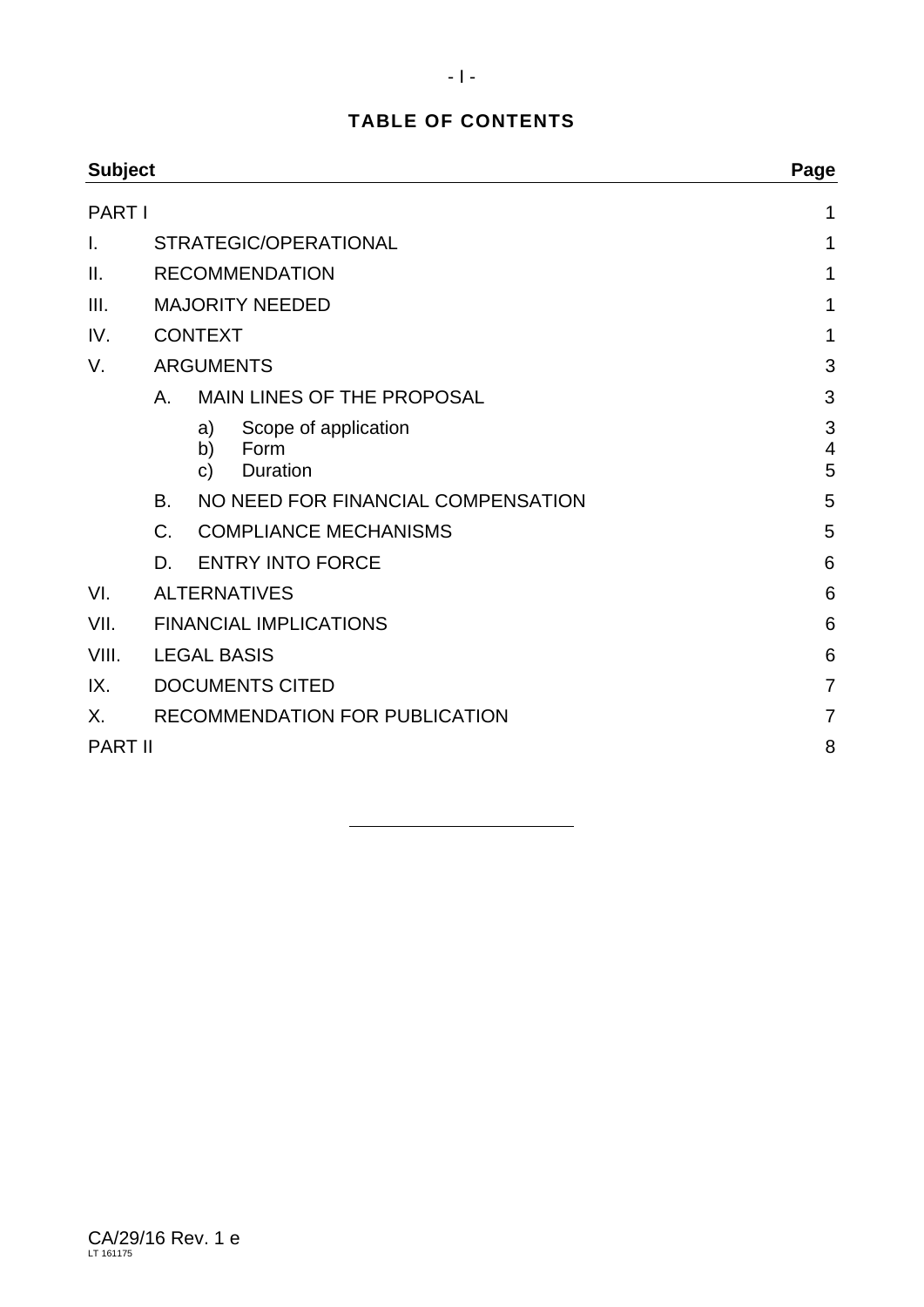## PART I

#### **I. STRATEGIC/OPERATIONAL**

1. Operational.

### **II. RECOMMENDATION**

2. The Administrative Council is requested to approve the proposed amendments to the Service Regulations set out in Part II of this document.

#### **III. MAJORITY NEEDED**

3. Three-quarters of the votes.

### **IV. CONTEXT**

- 4. A proposal to regulate potential conflicts of interests came up as part of the ongoing discussions on the independence of the EPO's Boards of Appeal (BOA) (CA/16/15, CA/82/15). These discussions were the trigger for a more general reflection on the standard of ethical conduct applicable to all EPO employees.
- 5. The EPO is committed to the public-service values of independence and integrity. Its legal framework already contains a number of provisions on the integrity expected of staff members while in service.<sup>1</sup> Specifically for members of the Boards and chairmen of the BOA and EBOA, this includes the Code of Conduct concerning outside activities (CA/105/95). Moreover, guidelines on the avoidance and disclosure of potential conflict of interest situations are offered for all staff in the EPO's Code of Conduct, which raises awareness in this respect.
- 6. In order to foster the public's trust in the integrity of the EPO's appeal system services provided by the EPO, it is important to prevent the risk of real, apparent or potential conflicts of interest not only during service, but equally after its termination.

 1 Articles 1(4), 14(2) and 15 to 18 ServRegs, Circular No. 135, Communiqué No. 22.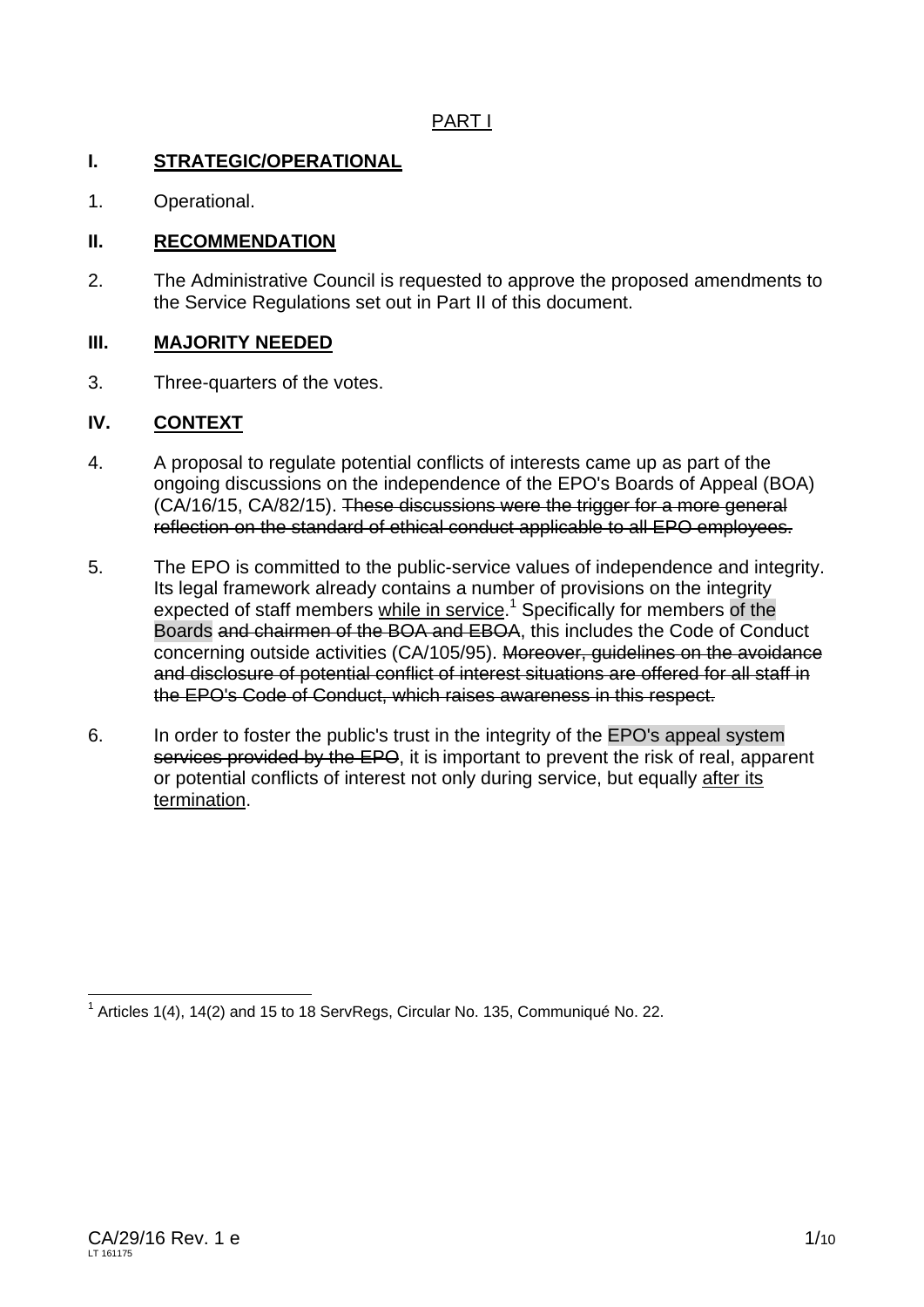- 7. Post-service activities of eivil servants members of the Boards generally give rise to three types of concerns. Firstly, with the assistance of a former employee's member's insider information or contacts, a user of the public service EPO's appeal system might gain an unfair advantage over competitors (*unfair competition*). Secondly, suspicions of *improper personal benefit* of the civil servant former member of the Boards may arise if the latter receives a job or business offer from an external organisation or individuals with whom he had extensive official dealings during his service. And lastly, a former public official member of the Boards may use the specific skills and knowledge obtained during service in order to engage in an activity that is contrary to the interests of the organisation *integrity of the EPO's appeal system* itself.
- 8. The EPO's legal framework already provides for specific obligations applicable after termination of service: an obligation to behave with integrity and discretion as regards the acceptance of certain appointments or benefits (Article 19 of the Service Regulations), and an obligation not to disclose professional information (Article 12 EPC and Article 20(3) of the Service Regulations).
- 9. For the time being these provisions appeal to the ethical conscience of the former staff members of the Boards, without providing for any compliance monitoring mechanism. Also, there is no express provision as to who should decide whether a specific post-employment activity meets the required standards of integrity. The existing provisions are therefore considered too vague to provide, on the one hand, clear guidance to former staff members of the Boards and, on the other, to effectively prevent the risk of real, apparent or potential conflicts of interest.
- 10. With the aim of strengthening the perception of the EPO's independence of the EPO's BOA, it is therefore proposed to amend the Service Regulations and to introduce a monitoring mechanism and decision-making power to enforce the existing post-service integrity standards for members of the Boards.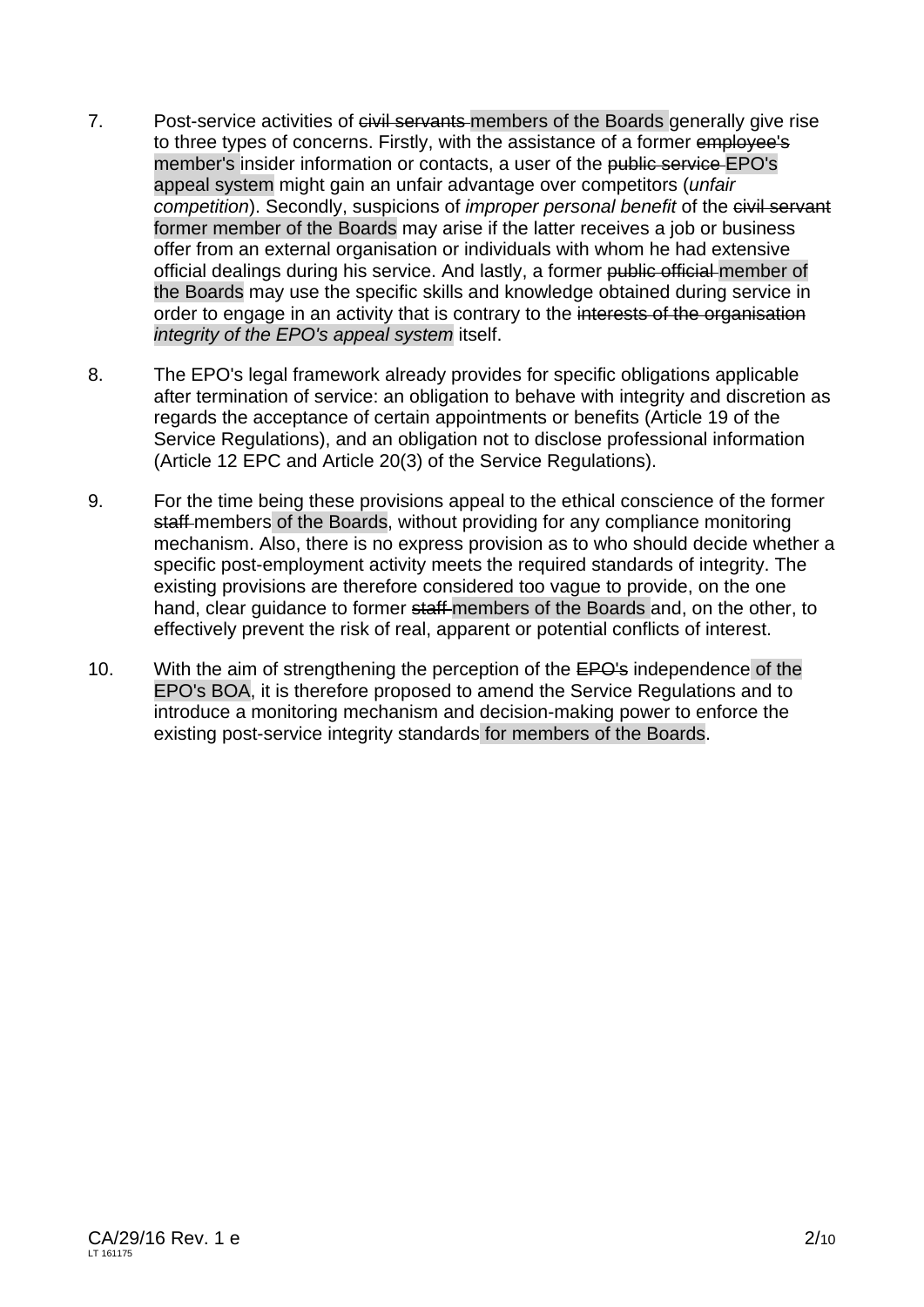- 11. This proposed reform would provide emplovees members of the Boards with more clarity about the scope of the applicable integrity obligation, and allay legitimate public concerns regarding conflicts of interest, without creating impediments to bringing knowledgeable and experienced people into the service of the EPO's BOA, and while respecting the individuals' freedom of work. To achieve this, the proposal takes into account examples of solutions in place at other international organisations<sup>2</sup> and in the national public sectors, including the judiciary,<sup>3</sup> of different European countries. In particular, the relevant similar provisions of the  $EU<sup>4</sup>$  were used as a benchmark for the proposed amendments to the Service Regulations.
- 12. Since the present proposal is presented in the framework of the structural reform of the BOA, it is at this stage limited to members of the Boards. At the same time, it is a first step towards the introduction of specific post-service integrity provisions applicable to all employees of the Office.

### **V. ARGUMENTS**

### **A. MAIN LINES OF THE PROPOSAL**

13. In order to allow for an effective prevention of conflicts of interest, it is proposed to introduce a monitoring mechanism and specify a decision-making process for the enforcement of the existing post-service integrity obligation applicable to all former staff members of the Boards. To this end, it is proposed to add relevant provisions to the current Article 19 ServRegs.<sup>54</sup>

### **a) Scope of application**

- 14. The proposed measures would apply to all employees members of the Boards, whether appointed by the President or the Administrative Council.
- 14. They would also apply to contract staff,<sup>6</sup> except for short-term contract staff having

 $\overline{a}$  $2$  In particular, the European Commission.

 $3$  The 2014 OECD survey on "Managing conflict of interest: Pre- and post-public employment" shows 13 European countries with specific rules and procedures for preventing conflicts of interests in post-public

employment.<br><sup>4</sup> Article 16 of the Staff Regulations of Officials of the European Communities.

<sup>&</sup>lt;sup>5</sup><sup>4</sup> It is noted that the numbering of the provision may change subject to the approval of other pending reform proposals. The draft decision in Part II below may need to be adjusted accordingly.

<sup>&</sup>lt;sup>6</sup> Part II of this document refers to "permanent employees" in order to ensure consistency in the wording of the Service Regulations. Contract staff are, however, fully covered, pursuant to the provisions of Article 1(4) to (7) of the Service Regulations, in combination with Article 6 of the Conditions of employment for contract staff, Article 8 of the specimen contract for Vice-Presidents and Article 4 of the specimen contract for Principal Directors.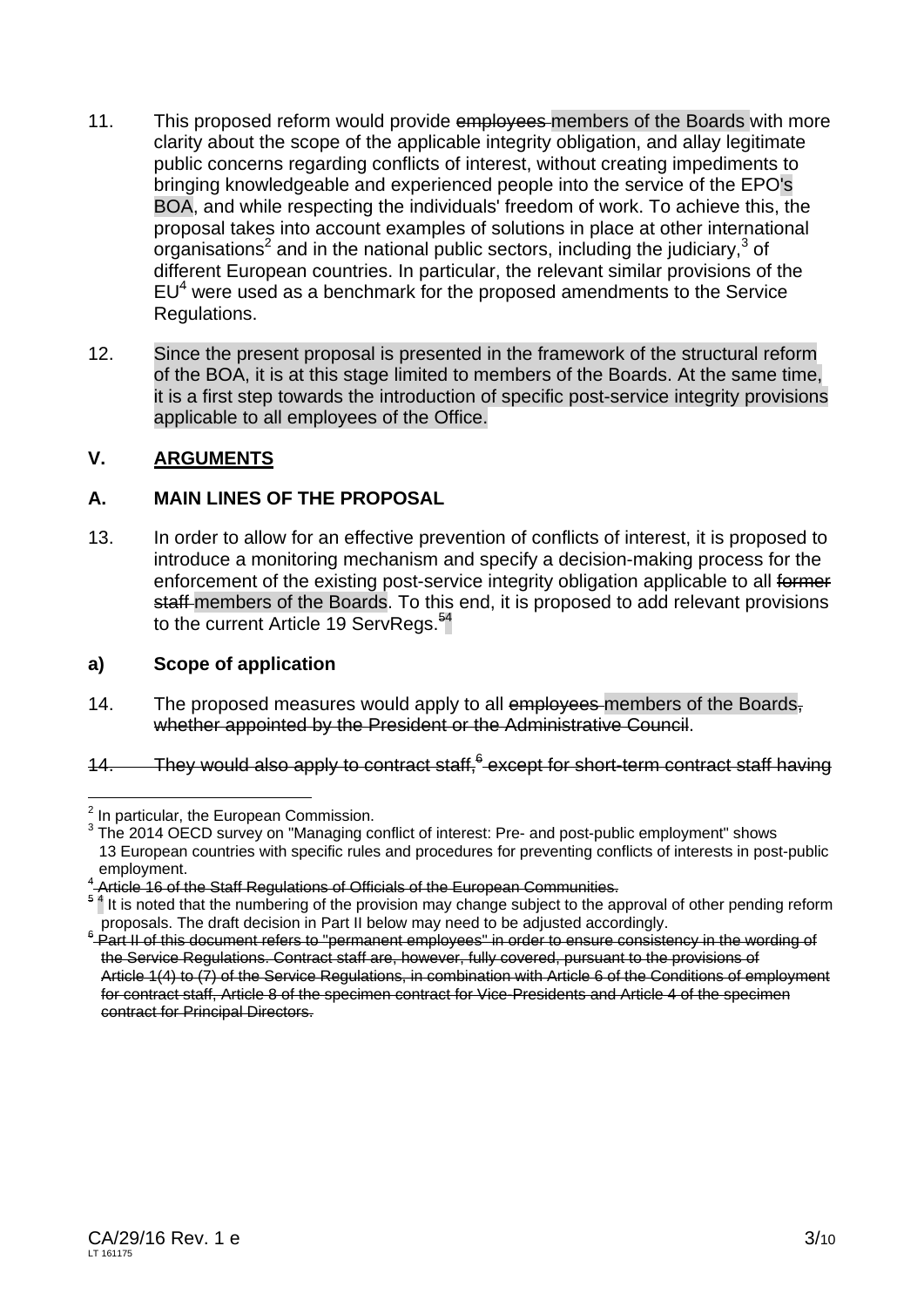served up to three years, who would be expressly excluded.

#### **b) Form**

- 15. For the purpose of monitoring post-service activities, all former employees members of the Boards would for a certain time after leaving the service be obliged to inform their appointing authority the Administrative Council prior to engaging in any occupational activity, be it gainful or not.
- 16. If the envisaged activity is related to the work they carried out immediately before leaving the service, and could lead to a conflict with the legitimate interests of the Office integrity of the EPO's appeal system, the former member of the Boards employee could be exceptionally prohibited from taking up this activity, by decision of the appointing authority Administrative Council. In order to make the prohibition relevant, only the duties carried out during the last three years of service would be taken into account.
- 17. A similar model of a general duty to inform and case-by-case prohibition is currently in place at the EU (European Commission, decentralised agencies).
- 18. For the sake of offering a reasonable timeframe for the appointing authority's Administrative Council's decision, while minimising the practical constraints imposed on former employees members of the Boards through a long waiting time, it is proposed to limit the timeframe for notifying a prohibition to two months after receipt of the information by the appointing authority Administrative Council.
- 19. The same conditions will apply mutatis mutandis to Council appointees. Concerning the members, Chairmen and the President of the Boards of Appeal, The the decision of the Administrative Council should be taken after consultation of the Boards of Appeal Committee. A lack of response from the appointing authority Administrative Council by the end of the above-mentioned period would be deemed to constitute implicit acceptance.
- 20. Further terms and conditions for the application of the measures described above, in particular regarding the form and content of the information to be provided, may be laid down by the appointing authority Administrative Council.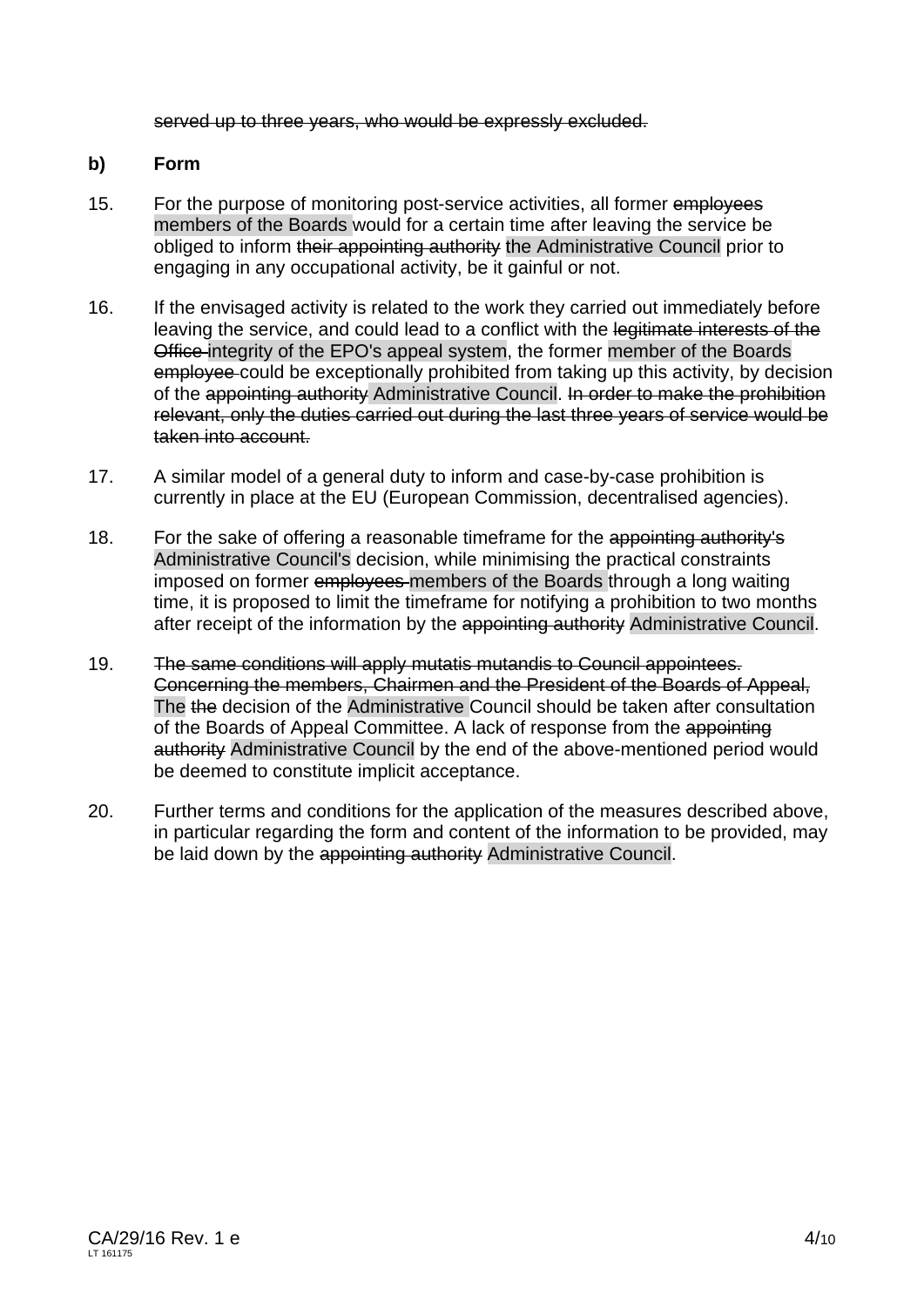## **c) Duration**

21. It is proposed to limit the above duty to inform to one year for employees members of the Boards having served one five-year term or less than five years and to two years for those who have served longer. For comparison, post-service conflict of interest rules are applied in some European countries for periods varying between six months and five years.<sup>75</sup> EU civil servants are subject to a duty to inform for two years.

## **B. NO NEED FOR FINANCIAL COMPENSATION**

- 22. The proposed measures merely provide for the compliance monitoring and enforcement of the already existing standard of integrity applicable to all EPO employees members of the Boards, both during service and after its termination.
- 23. The monitoring and case-by-case assessment of envisaged post-service activities would help to clarify the practical scope of the integrity obligation. Decisions of the appointing authority Administrative Council would be the result of a careful consideration and weighing-up of the interests of the former employee member of the Boards (freedom of work) and the service. Prohibitions would only be applied in exceptional cases, where an envisaged post-service activity raises concrete integrity-related concerns, and thereby puts at stake the general integrity obligation. Thus, the former employees' member's freedom of work would not be limited in such a way as to justify financial compensation.
- 24. This is in line with the solution applied at the EU and in national public sectors.<sup>86</sup>

### **C. COMPLIANCE MECHANISMS**

- 25. Compliance mechanisms start with ensuring that staff members of the Boards leaving service are increasingly made aware of the applicable post-service integrity standards, and of types of activities that may give rise to concerns in this regard.
- 26. The new provisions would allow the EPO to monitor for monitoring of the respect of for these applicable standards in practice. The corresponding administrative burden is expected to remain limited considering the presumably rare occurrence of envisaged activities which would effectively give rise to conflict-of-interestrelated concerns.

<sup>&</sup>lt;sup>75</sup> Examples range between six months in Austria and up to five years in Germany.

<sup>&</sup>lt;sup>86</sup> Of the 13 European countries with post-service restrictions for civil servants mentioned in the 2014 OECD survey on "Managing conflicts of interest: Pre- and post-public employment", 11 do not provide for any financial compensation.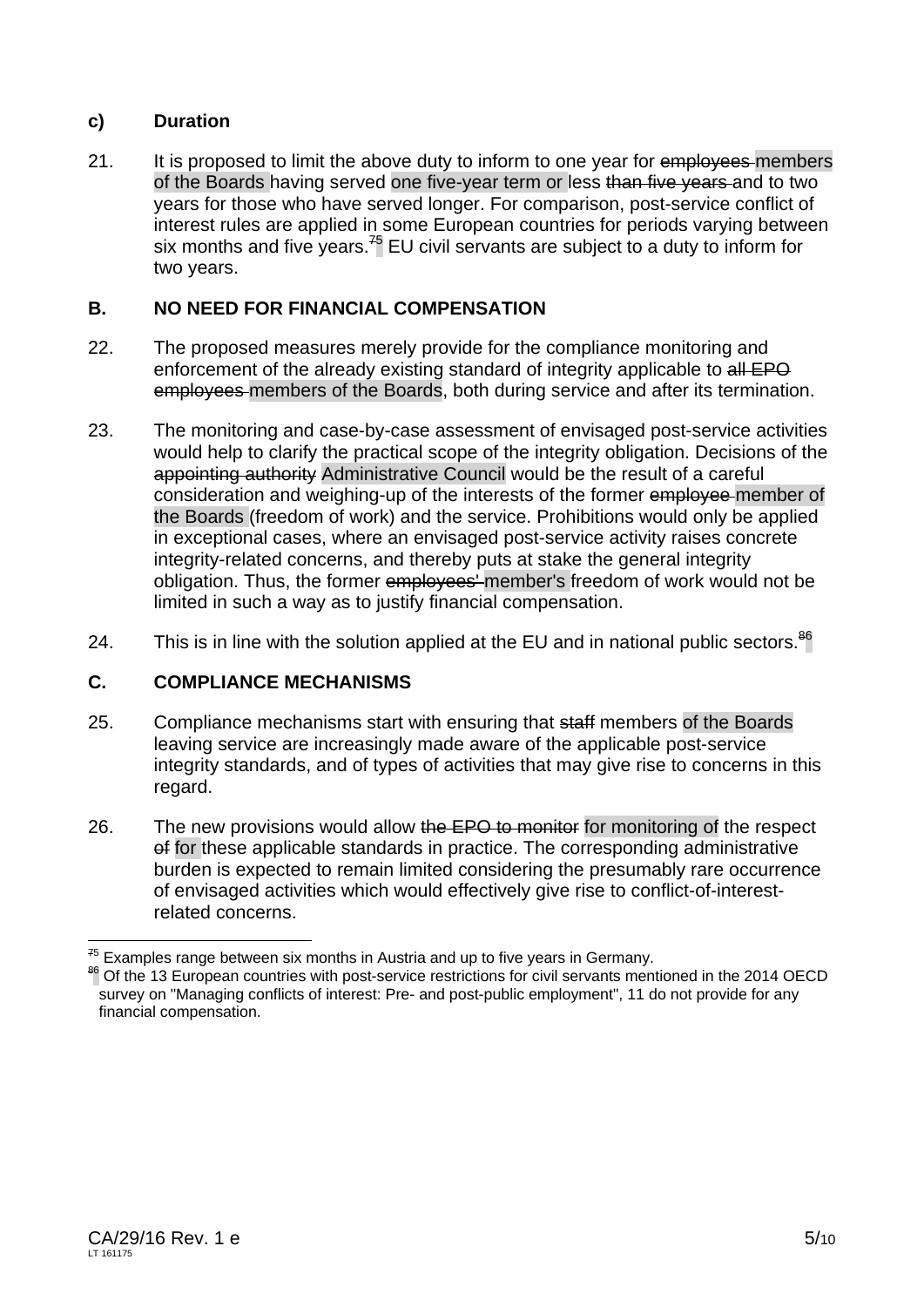27. Any failure by employees members of the Boards or former members of the Boards employees to comply with these obligations would fall within the scope of Article 93 of the Service Regulations and render them liable to disciplinary action.

# **D. ENTRY INTO FORCE**

- 28. The new regulations would enter into force on 1 January 2017.
- 29. Former members of the Boards employees are already prohibited from engaging in post-service activities which could lead to a conflict with the integrity of the EPO's appeal system legitimate interests of the EPO, pursuant to the applicable fundamental obligation to behave with integrity after the termination of service, enshrined in Article 19 of the Service Regulations. This pre-existing obligation remains unchanged.
- 30. The reform proposal merely affects the practical enforcement of this pre-existing standard: while its respect is currently a matter for each employee's member's ethical conscience, the proposed reform adds a monitoring mechanism and provides the appointing authority Administrative Council with a decision-making power in order to settle questions of interpretation. These measures are mere modalities of implementation, and do not have a substantial impact on the existing employees' members' employment conditions.
- 31. Accordingly, it is proposed that the new rules be applied to all members of the Boards staff immediately after entry into force. Conversely, they would not apply to former members of the Boards staff who had already left the service before the entry into force of the reform.

### **VI. ALTERNATIVES**

32. None.

### **VII. FINANCIAL IMPLICATIONS**

33. None.

### **VIII. LEGAL BASIS**

- 34. European Patent Convention and in particular Articles 10(2) and 33(2)(b) thereof.
- 35. Service Regulations for permanent employees of the European Patent Office and in particular Article 19 thereof.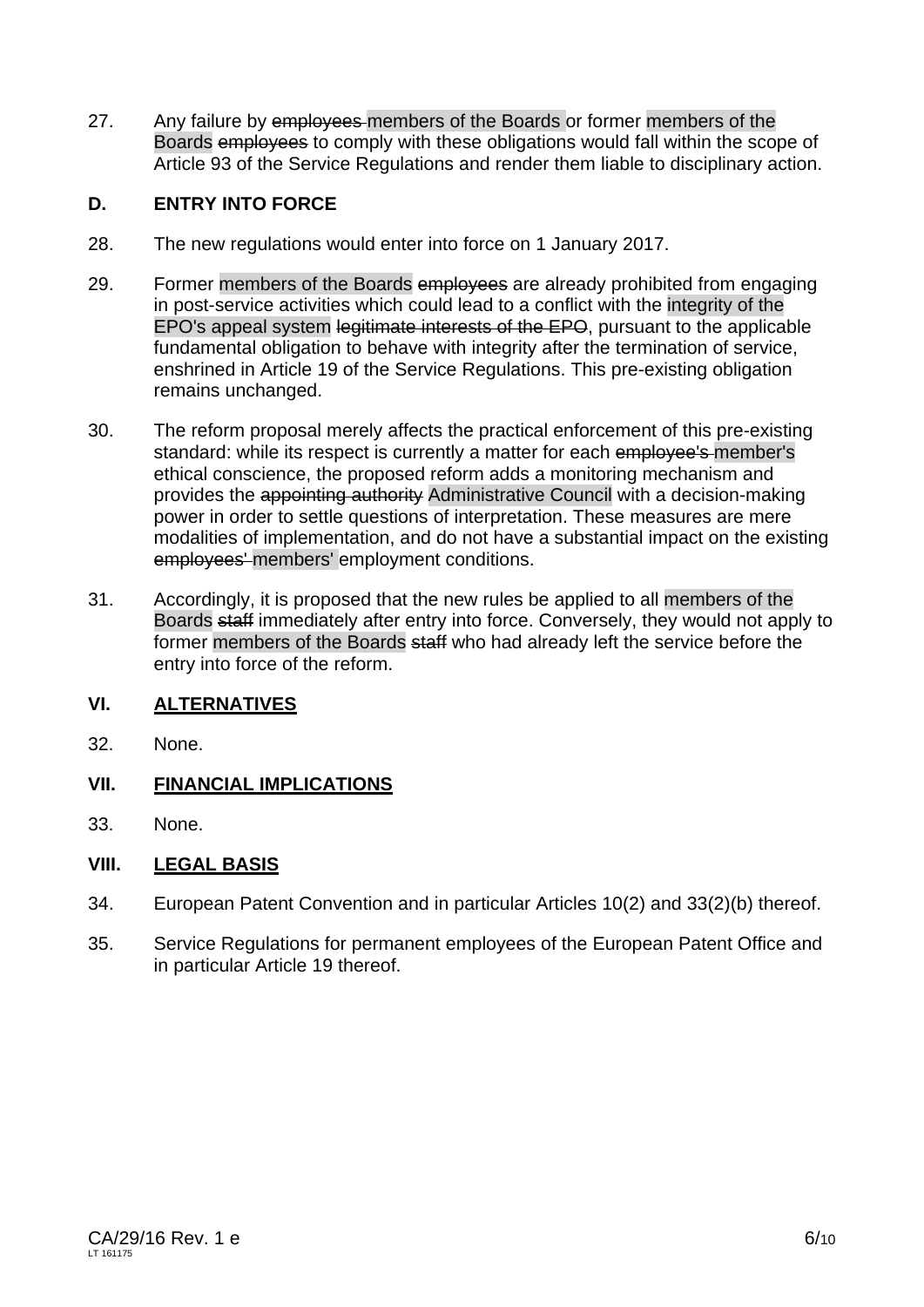36. Rules of Procedure of the Administrative Council of the European Patent Organisation and in particular Article 4(1) thereof.

# **IX. DOCUMENTS CITED**

- 37. CA/105/95, Code of Conduct concerning outside activities of the members of the Boards of Appeal
- 38. CA/16/15, Proposal for a structural reform of the EPO Boards of Appeal (BOA).
- 39. CA/82/15, Proposal for a structural reform of the EPO Boards of Appeal Results of the user consultation.

# **X. RECOMMENDATION FOR PUBLICATION**

40. Yes.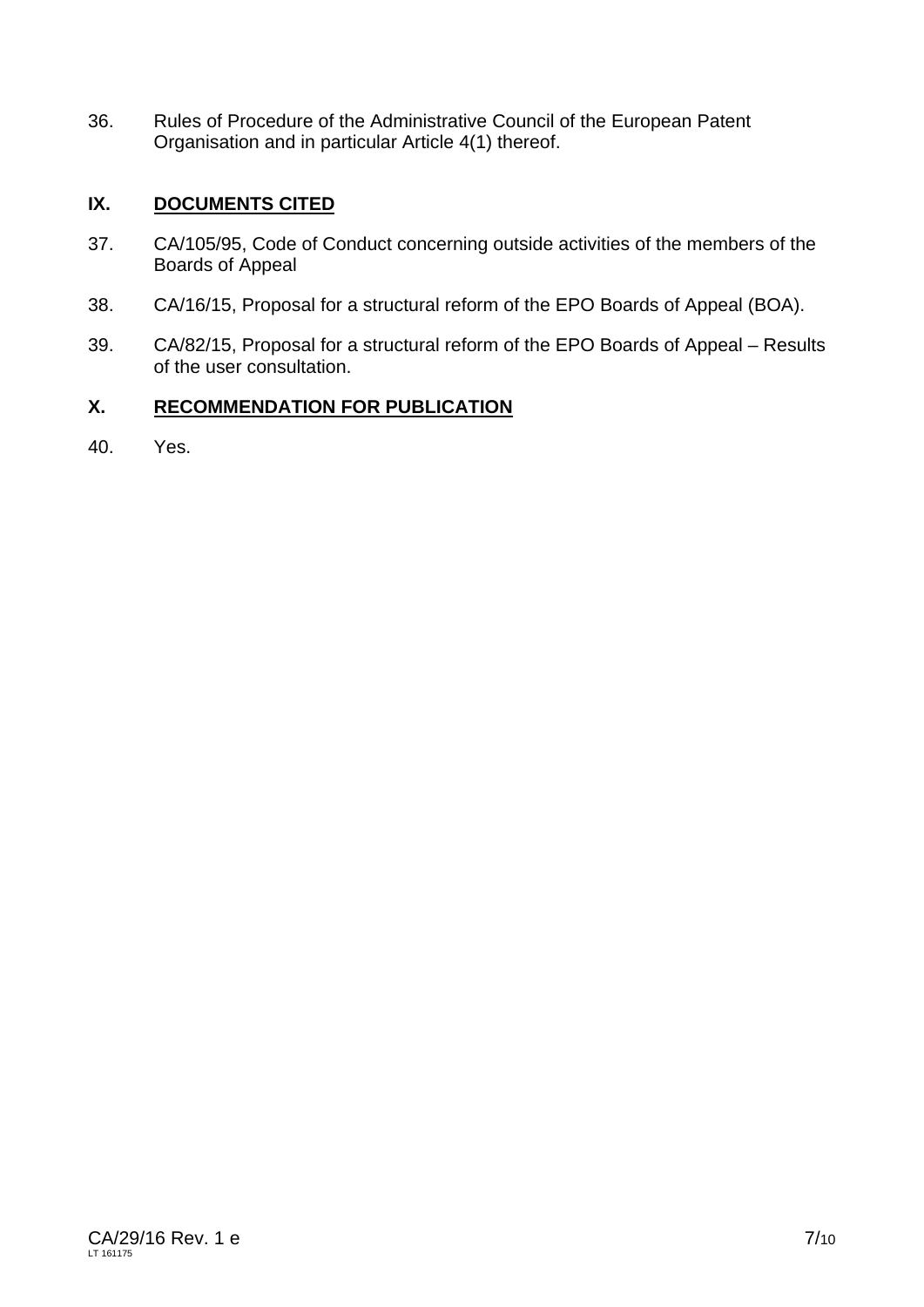# PART II

### Draft

DECISION OF THE ADMINISTRATIVE COUNCIL of [date of decision] amending Article 19 of the Service Regulations for permanent employees of the European Patent **Office** 

THE ADMINISTRATIVE COUNCIL OF THE EUROPEAN PATENT ORGANISATION,

Having regard to the European Patent Convention and in particular Articles 10(2)(a) and  $(c)$  and  $33(2)(b)$  thereof,

Having regard to the Service Regulations for permanent employees of the European Patent Office (hereinafter referred to as "the Service Regulations") and in particular Article 19 thereof,

Having regard to the Rules of Procedure of the Administrative Council of the European Patent Organisation and in particular Article 4(1) thereof,

On a proposal from the President of the European Patent Office, submitted after consulting the General Consultative Committee,

HAS DECIDED AS FOLLOWS:

#### **I. Amendments to the Service Regulations**

#### Article 1

Article 19 of the Service Regulations shall read as follows:

#### **"Article 19**

### **Obligations after termination of service**

(1) A permanent employee shall, after leaving the service, continue to be bound by the duty to behave with integrity and discretion as regards the acceptance of certain appointments or benefits.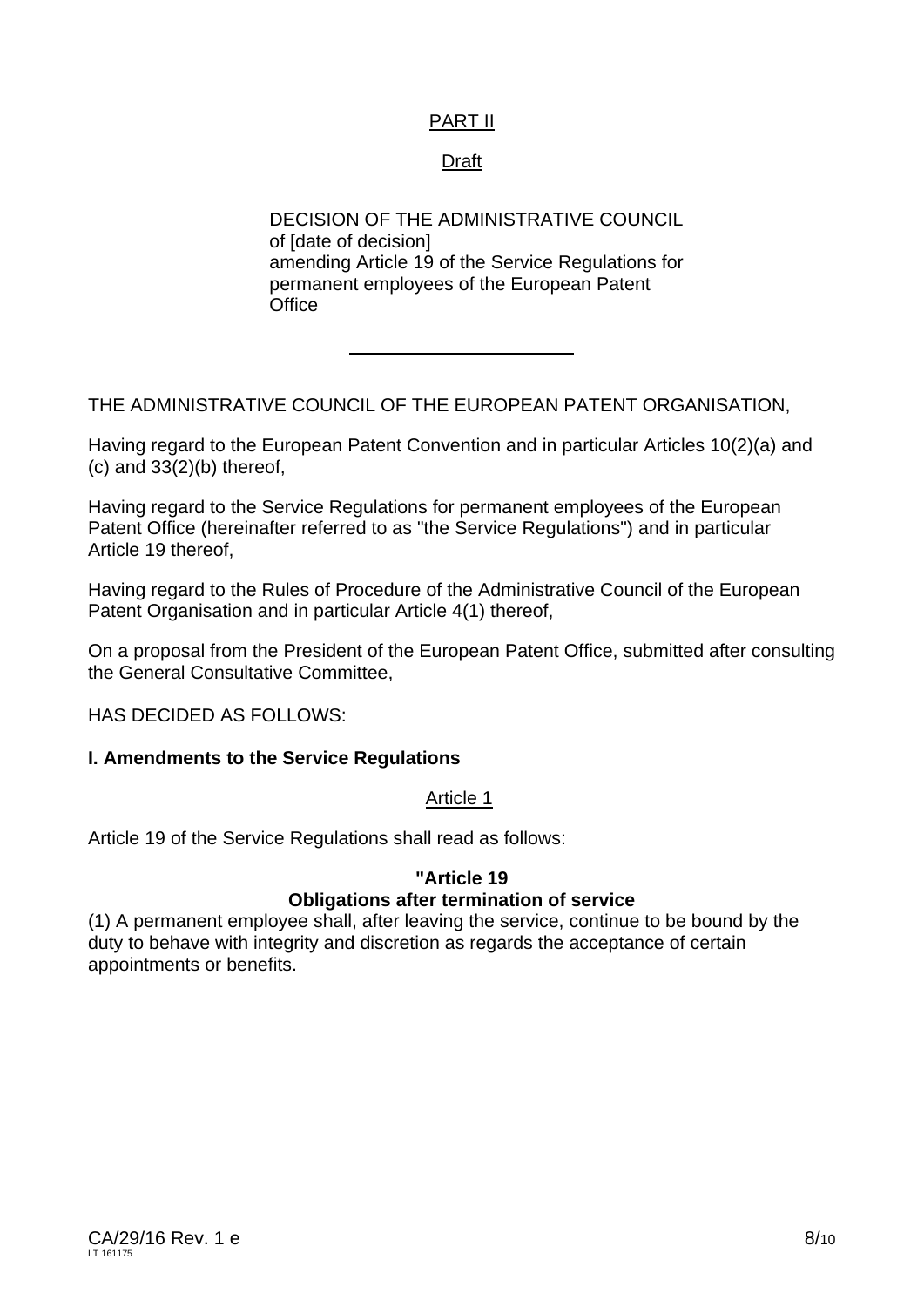(2) A member of the Boards permanent employee or former member of the Boards permanent employee intending to engage in an occupational activity, whether gainful or not, within two years of leaving the service shall inform the appointing authority Administrative Council thereof. If that activity is related to the work he carried out during the last three years of his service and could lead to a conflict with the legitimate interests of the Office-integrity of the EPO's appeal system, the appointing authority Administrative Council may, having regard to his interests and to those of the service EPO's appeal system, either forbid him from undertaking it or give its approval subject to any conditions it thinks fit.

(3) Where the appointing authority is the President of the Office, he shall notify his decision within two months of being so informed.

(43) Where the appointing authority is the The Administrative Council, it shall notify its decision within two months of the date on which the information was submitted to the first meeting of the Council after its receipt, taking due account of any specific provisions applicable for the submission of documents to the Council laid down in Article 9 of the Rules of Procedure of the Administrative Council.

(54) For members of the boards, t The decision under paragraph 3 4 shall be taken after consultation of the Boards of Appeal Committee.

(65) If no decision has been notified by the end of the period prescribed in paragraph 3 or 4, this shall be deemed to constitute implicit acceptance.

 $(76)$  Paragraphs 2 to  $6-5$  above

 (a) shall not apply to former contract staff who have served three years or less; (b) shall cease to apply to former members of the Boards permanent employees who have served five years or less one year after termination of their service.

(87) Each appointing authority The Administrative Council may lay down further terms and conditions for the application of this Article to those employees appointed by it, in particular with respect to the form and content of the information to be provided under paragraph 2.